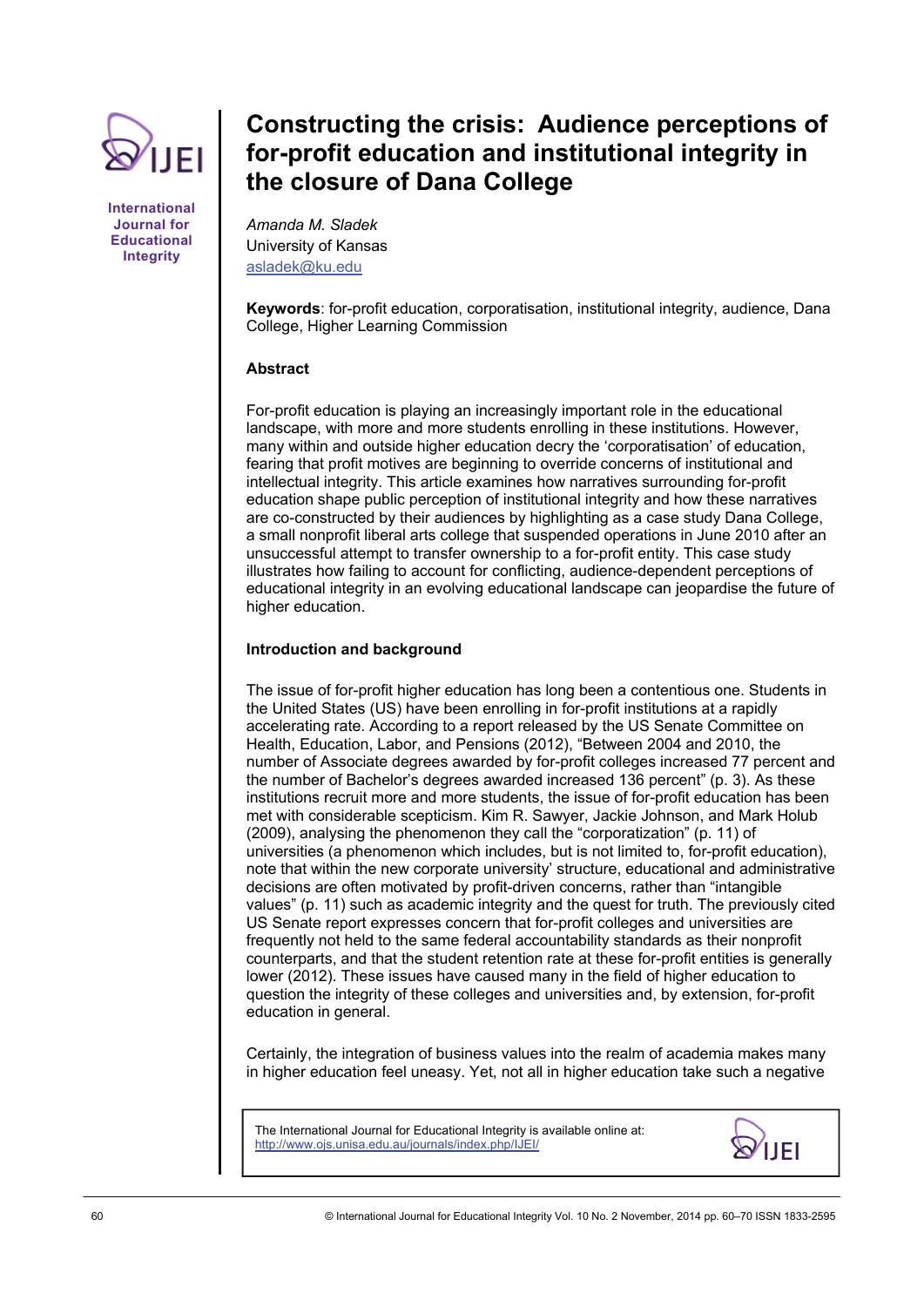view of for-profit education. Martha J. Kanter, former Under Secretary of Education under President Barack Obama, has praised for-profit colleges in their efforts to reach out to nontraditional students and continuing learners with their focus on career-based learning, telling attendees at a Career College Association investor meeting that "All of higher education can learn some lessons from you" (Blumenstyk, 2009). The fact that students are turning to these institutions in increasing numbers indicates that many are embracing this new model of higher education. In an unstable global economy, there is a greater demand for the career-based education that for-profit colleges often provide. Sawyer et al. (2009), though they take a generally negative view of corporatised education, acknowledge that the "old university" was "unresponsive to government needs to educate more students to higher levels [and] slow in responding to the demands of students for market-related courses" (p. 12). As with most matters in education, the debate is complex and multifaceted. The issue is rendered even more complex when one considers the perspectives of multiple groups, such as students, investors, and members of surrounding communities, who are directly affected by policy decisions and attitudes regarding for-profit education. These groups have different, often conflicting perspectives of institutional integrity and the values of academia. These contradictory viewpoints and the rhetoric they employ can have tangible and even disastrous consequences for institutions that cannot adapt to the evolving educational landscape.

Such was the case with Dana College, a small nonprofit liberal arts college located in the rural community of Blair, Nebraska. After years of financial struggle and an unsuccessful attempt at transferring ownership to a for-profit entity, the School suspended operations in June 2010. In the media coverage surrounding the College's attempted sale and eventual closure, questions of Dana's history, mission, and legacy were thrown into a dialogue about a changing educational landscape to which the College had heretofore failed to adapt. Participants in this dialogue included government entities, business insiders, faculty and student voices, as well as local and national news outlets. Looking at the rhetoric surrounding Dana's closure, one can observe how, as different entities framed the event for different audiences, different narratives emerged. Examining the local and national media coverage of the Dana College story through the lens of audience theory, it becomes clear that the narratives constructed around the event were shaped as much by audience as the event itself. Each of these narratives takes a slightly different view of the institutional integrity of for-profit education generally and Dana College specifically. This case study illustrates how the idea of institutional integrity is audience- and contextdependent, and how, if we don't recognise the value in these competing perspectives and use them to frame a meaningful dialogue about the future of academia, the conflict between differing ideas of educational integrity can jeopardise the futures of higher learning institutions.

### **The case of Dana College**

On June 30, 2010, Dana College announced it would be closing its doors. The School, founded by Danish immigrants in 1884, had been in operation for 126 years. Various sources provide different estimates of the size of the student population at the time of the School's closure, ranging from 550 students (Hansen, 2010) to 637 (Epstein, 2012)<sup>1</sup>. Dana had been struggling financially since 2005; at the time of its closure, its endowment stood at only \$1 million (Epstein, 2012). Several months prior to Dana's closure, a group of independent investors expressed interest in purchasing the nonprofit liberal arts school and turning it into a for-profit college. This group, known as the Dana Education Corporation (DEC), intended to take ownership of the School in the fall of 2010. However, Dana's application to change ownership was rejected by the Higher Learning Commission (HLC), the accrediting agency responsible for overseeing many colleges and universities throughout the Midwestern US.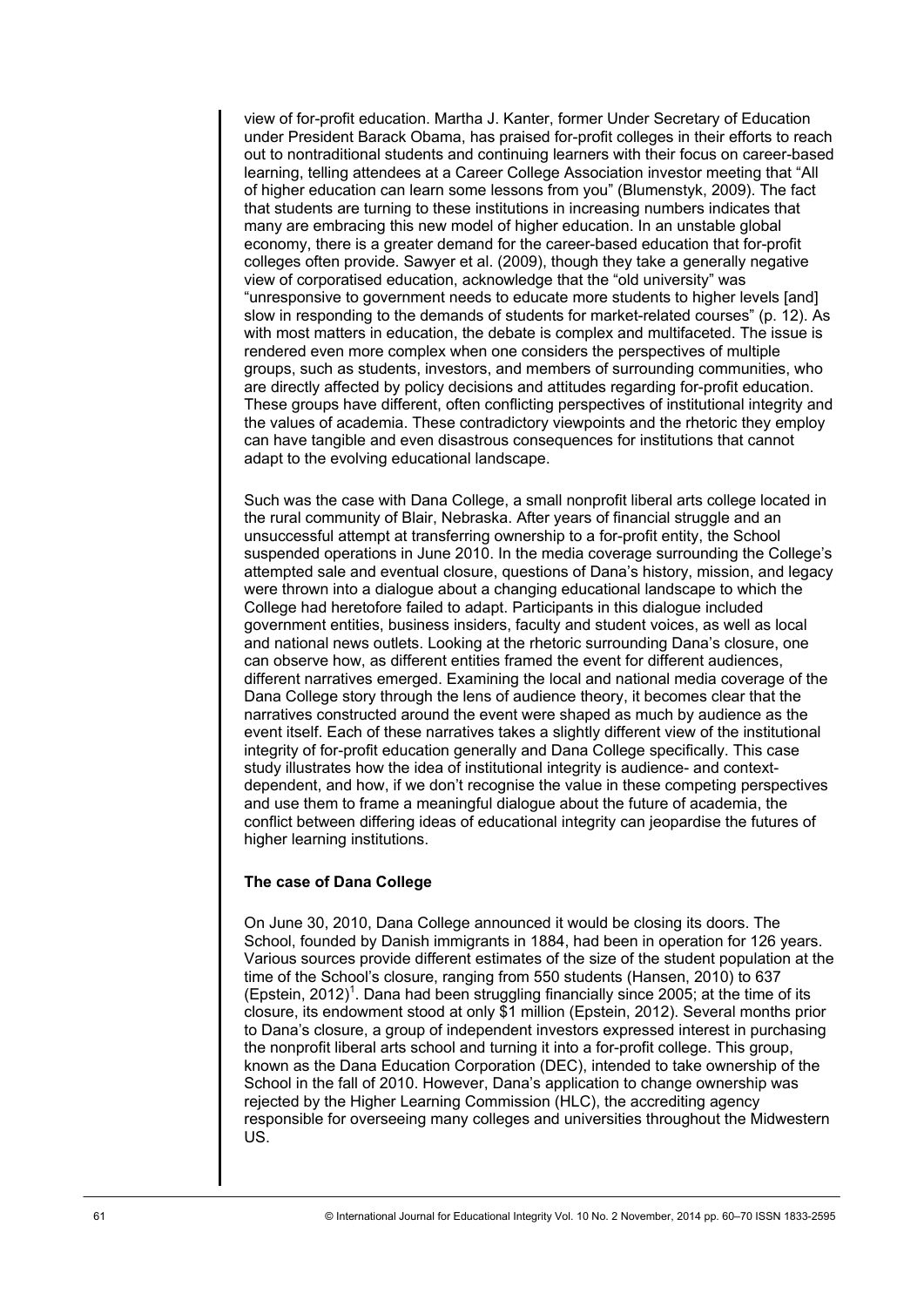The HLC cited the DEC's inexperience, lack of funding, and its "inability to show that the college's 'institutional and educational integrity' would be protected" (among other issues) as the reasons behind its decision (Abourezk, 2010). Yet, many people both within and outside the Dana community attributed the decision to the US government's increasing scepticism of for-profit colleges. As detailed by Charles Huckabee (2010), the HLC's decision was handed down two weeks after then-HLC President Sylvia Manning testified before the United States House of Representatives on the topic of accrediting for-profit universities. Congress criticised Manning and the HLC for its earlier accreditation of the for-profit American InterContinental University. The following week, Illinois Senator Richard J. Durbin publicly decried the practice of for-profit educational institutions purchasing nonprofit colleges in order to gain accreditation. Dana's former Vice President for Institutional Advancement, Jeremy Bouman, was quoted in the *Wall Street Journal*, saying Dana was "collateral damage" and that "There was never a chance to be successful because of the political scrutiny" surrounding for-profit education (Etter, 2010). Officials from nearby universities voiced their disagreement with the decision, as did local politicians such as Nebraska Governor Dave Heineman, Senators Ben Nelson and Mike Johanns, and former Senator (and current United States Secretary of Defense) Chuck Hagel (Epstein, 2012).

Because Dana was a local institution and its closure affected many in Blair and the surrounding area, the incident soon became a top story in local news. National publications such as the *Wall Street Journal*, *The Chronicle of Higher Education*, and *Inside Higher Ed* also covered the story for a national audience. Each of these entities, local and national, was tasked with framing the event in a way that their audience would find appropriate and relevant. This audience-based rhetorical framing created multiple narratives within different audience communities, resulting in different conceptions of educational integrity and its role in the Dana decision. The rhetorical strategies employed by the authors of these narratives reflect various attitudes toward for-profit education and the future of higher education as a whole. If the modern university is to adapt to a changing educational landscape, it is crucial to examine the ways in which corporatised education is being framed not only in the field of education, but in popular media outlets as well—the kind likely to be accessed by students, potential donors, and others on the periphery of academia. Recognising that these diverse participants in the dialogue surrounding higher education will have different definitions of educational integrity, and that these definitions are partially dependent on situation and narrative, can help those of us in academia participate in a more informed and meaningful dialogue about the future of higher education. This involves examining not only the tone and content of the narratives themselves, but the complex role audience plays in the consumption and production of these narratives.

### **Media, audience, and mutual construction of meaning**

Recent theories in the field of Rhetoric and Composition have complicated the notion of the audience as a passive recipient of an author's or orator's message. Rather, the audience is an active participant in shaping the meaning of discourse. Lisa Ede and Andrea Lunsford (1984) distinguish between two schools of thought on audience. The first, which they term "audience addressed", sees the audience as a "concrete reality" whose attitudes and expectations must be accounted for in the composing process (p. 156). In this case, this would include the physical readers of a news article about Dana's closure. The other, referred to as "audience invoked," views the audience as a fictionalised construct created by the writer through "semantic and syntactic . . . cues which help to define the role or roles the writer wishes the reader to adopt in responding to the text" (p. 160). This would include not the physical readers of a newspaper article, but the vision of this audience, or even an idealised audience, that the author holds in his/her head as he/she composes. Though these schools of thought are in many ways opposing, Ede and Lunsford conclude that neither alone is sufficient to explain the complex and evolving roles assumed by audiences in specific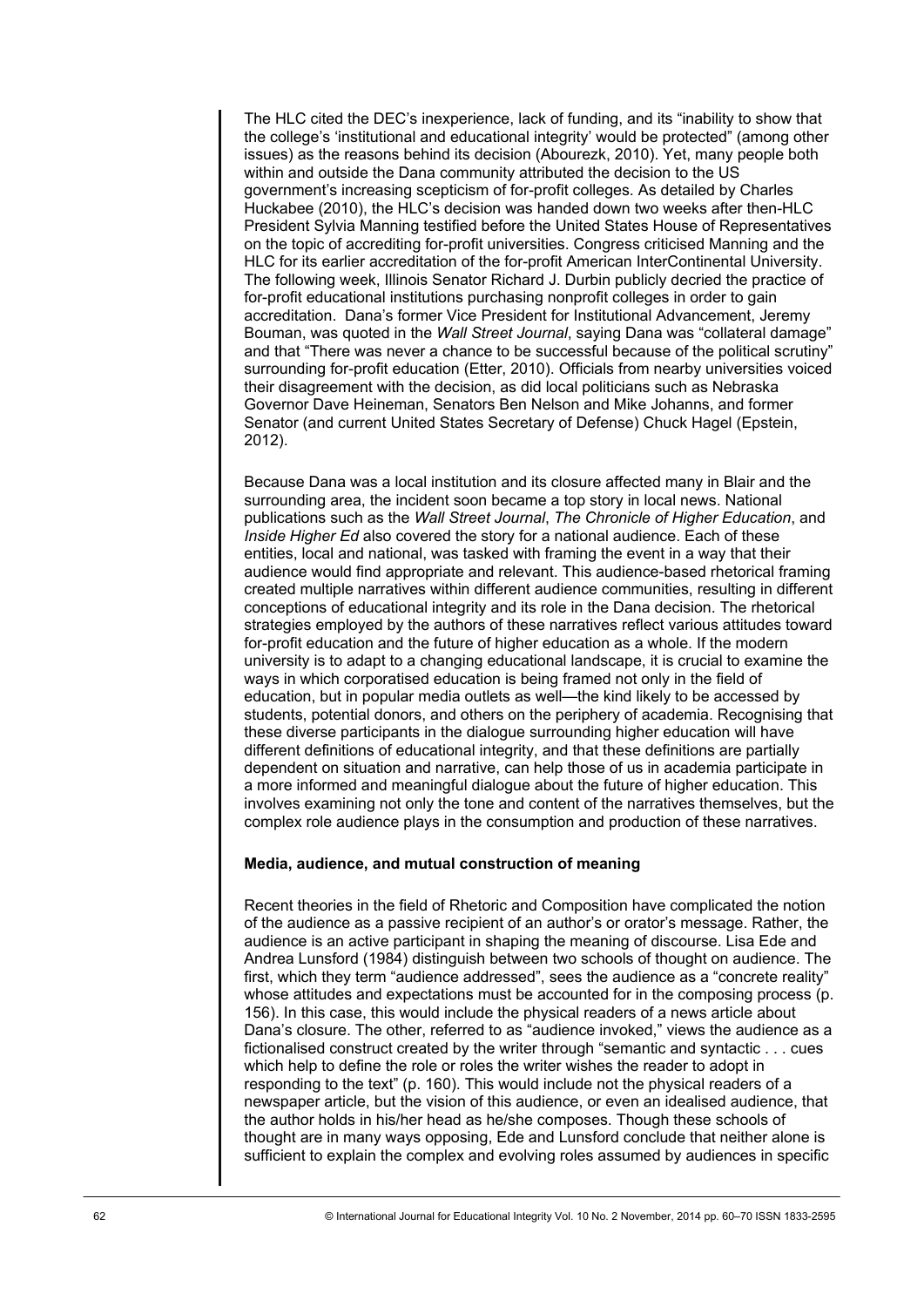rhetorical situations: "The most complete understanding of audience thus involves a synthesis of the perspectives we have termed audience addressed, with its focus on the reader, and audience invoked, with its focus on the writer" (p. 167). Both perspectives are at work in a rhetorical situation, and their relative importance evolves in different situations and even within the same situation.

James E. Porter (1992) complicates this dichotomy further by acknowledging not only the rhetorical situation in which a writer or orator communicates with an audience, but the larger social context in which these roles shift and even merge. He proposes a "poststructuralist" view of audience that draws on John Swales's idea of discourse communities, which Swales (1990) defines as "sociorhetorical networks that form in order to work toward sets of common goals" and use various methods of communication to do so (p. 9). In the particular case of Dana College, it is helpful to draw on the social constructionist notion of discourse community, which emphasises a priori communities such as professional or academic disciplines. In these cases, "it is assumed that the social field exists prior to . . . texts and brings these texts into existence" (Porter, 1992, p. 87). This is clearly the case with Dana College, a preestablished academic community whose existence predates the discourse being examined here and whose closure prompted said discourse. It is also true of the field of higher education in general, as it is an academic discipline with a set of common goals and methods of communication.

Porter's notion of discourse community has interesting implications for audience and authorship. He posits that "the discourse community is as much the author as the audience . . . [and] from the social perspective the discourse community is at once the producer and consumer of its own discourse" (p. 84). Rather than a passive recipient of information, the discourse community is an active participant. Community members are as important as the author in determining the meaning of a text, as they have a hand in creating the discourse of the community by not only authoring texts, but interpreting and deriving meaning from a text. One can see this in the rhetoric surrounding the closure of Dana College, in which the discourse community of Dana College and the larger academic community conflict, overlap and attempt to renegotiate the concept of academic integrity in a corporatised educational climate.

This active audience role is further emphasised in a recent strain of scholarship that distinguishes between audiences and "publics". Sonia Livingstone (2005) explains this differentiation, stating that although both audiences and publics may be included in a common forum or discourse, ". . . 'public' implies an orientation to collective and consensual action . . . audiences are denigrated as trivial, passive, individualised, while publics are valued as active, critically engaged and politically significant" (pp. 17 -18). Livingstone goes on to argue that the distinction between audiences and publics is becoming increasingly difficult to draw as the media expands the role of the audience. This public audience aligns somewhat with Porter's conception of discourse community: both labels imply an active, participatory role in meaning-making through collective action. This becomes especially salient in the coverage of Dana's closure, as much of the rhetoric involves some sort of call to action, either to save Dana College, protest the HLC's decision, or protect academia from the encroachment of for-profit interests.

As Livingstone suggests, the media plays a crucial role in the formation and development of audiences and publics. Angela M. Lee (2013), in her study of the motivations behind television news consumption, notes that individuals often watch television news "for social values or interpersonal utilities" (p. 305). Though Lee focuses on the individual motivation behind news consumption rather than viewers' role as audience, this "social-motivated news consumption" can create or expand a discourse community or public. For example, the news coverage of the 2012 murder of unarmed teenager Trayvon Martin and the acquittal of his shooter, George Zimmerman, created a community of Martin supporters that spanned the US. Though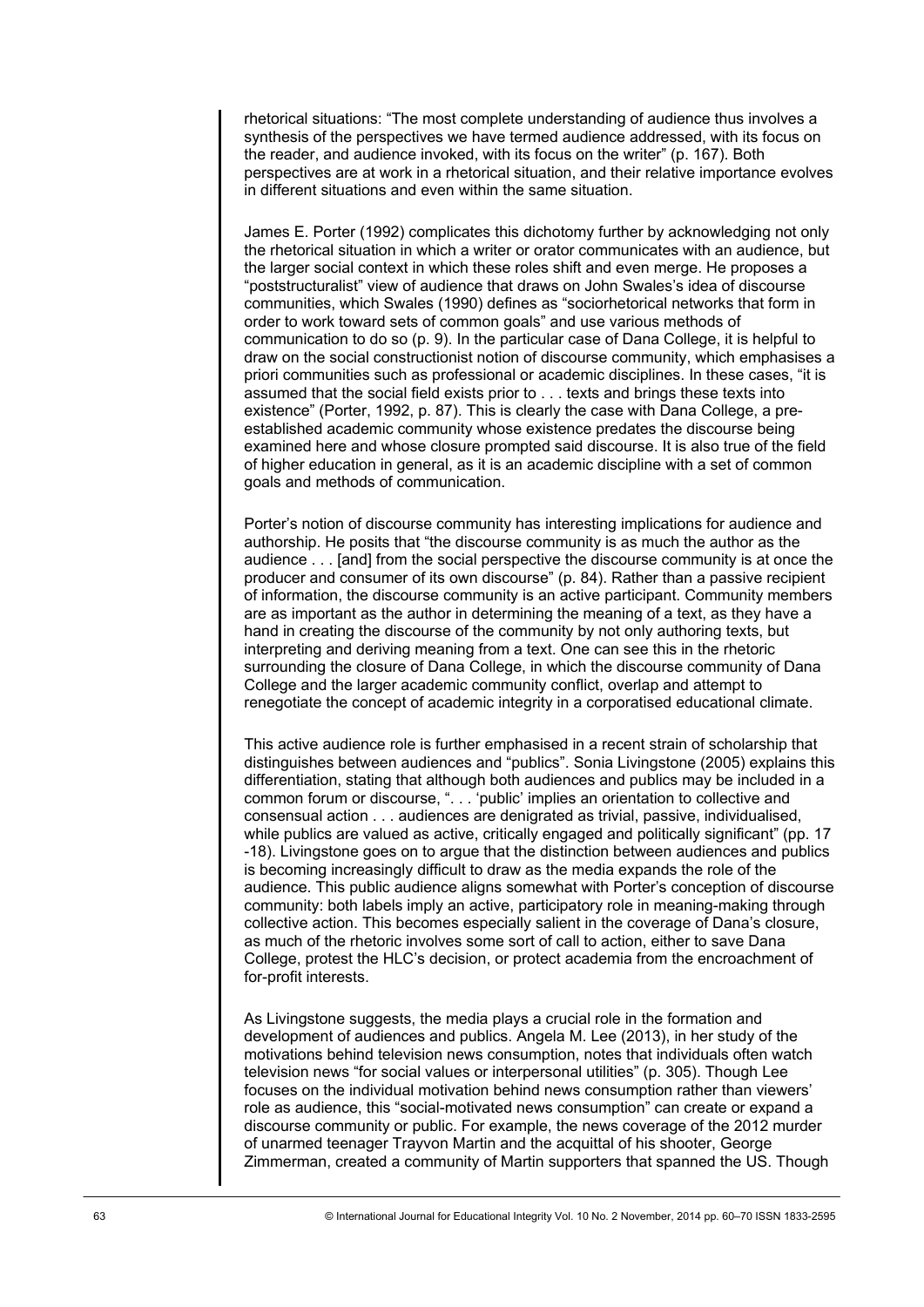many Americans undoubtedly followed the story for "information-motivated" reasons (Lee, 2013, p. 303), social motivations created a public around the common goal of protesting the Zimmerman verdict and the perceived racism in the American justice system. Media personalities such as radio host Michael Baisden and *Current TV* host Jennifer Granholm even signaled identification with this community by encouraging their audiences to post social media photos of themselves wearing hoodies, as Martin was on the night he was killed (Eversley, 2012), further demonstrating the connection between news media, audience, and discourse community. This connection between media and audience can also be seen in local news coverage of the closure of Dana College.

### **"Everyone is devastated": Community implications in local news coverage**

Because Blair is a small, rural community, most local coverage of the closure of Dana College came out of nearby cities such as Omaha and Lincoln. The notion of community (both the Dana College faculty/staff/student community and the larger Blair community) was prominently featured in much of the local coverage of Dana's closure. However, with Dana College itself no longer able to anchor this discourse community, the boundaries of the community became much more nebulous (or, to borrow Porter's term, "fuzzy"). Though the physical institution itself was no longer able to anchor and define the boundaries of this discourse community, the community continued to exist in a different form. As the common goal of the discourse community shifted from making sure the College ran smoothly to figuring out the next steps in providing support to the people directly affected by the closure, the new discourse community came to include socially motivated viewers who empathised with those affected by the School's closure and who followed the story in the local news. Thus, it became a true "*discourse* community [that] cuts across sociological or institutional boundaries" (Porter, 1992, p. 106, emphasis in original). This process was aided by the narrative of the closure created by local news media, and one can observe the beginning of this process in one of the first local television news broadcasts reporting the story.

This piece, aired by Omaha's local ABC affiliate, KETV, was originally broadcast on the evening of June 30, 2010, the day that Dana's closure was announced. The newscast covers basic information about Dana's proposed sale to the DEC, the decision handed down by the HLC, and the reactions of important people in the story. The Dana community is referenced almost immediately, with one of the anchors introducing the story by asking the question, "So, what does this mean for all of those students set to go to class in the fall?" (KETV, 2010). With this statement, the story is placed in an emotional, human context before any detailed information is conveyed, indicating that the people affected by the closure will play a central role in KETV's coverage of the incident. The news anchors invoke an emotionally invested audience from the very beginning, drawing on shared values (concern for the students) to invoke a discourse community.

Throughout the news clip, the HLC is positioned as the adversary, and Dana is portrayed as the entity possessing greater institutional integrity (which is perhaps not surprising, as the College had a positive reputation in the local community). This positioning is accomplished primarily through the use of quotes from officials involved in the administration of the former Dana College. Reporter Adrian Whitsett quotes Dana College Board Chairman Dennis Gethmann, saying, "We are devastated that despite meeting all requests and assiduously working to meet all requirements, the HLC's decision does not allow for Dana's continuing operation" (KETV, 2010). He also quotes DEC President Raj Kaji, saying, "We are deeply saddened by the impact this will have on the Dana community, the faculty and staff, the community of Blair, the state of Nebraska and most importantly the hundreds of students who will be displaced by this decision" (KETV, 2010). These quotes specifically invoke the Dana community as an audience and can even be seen as the invocation of a public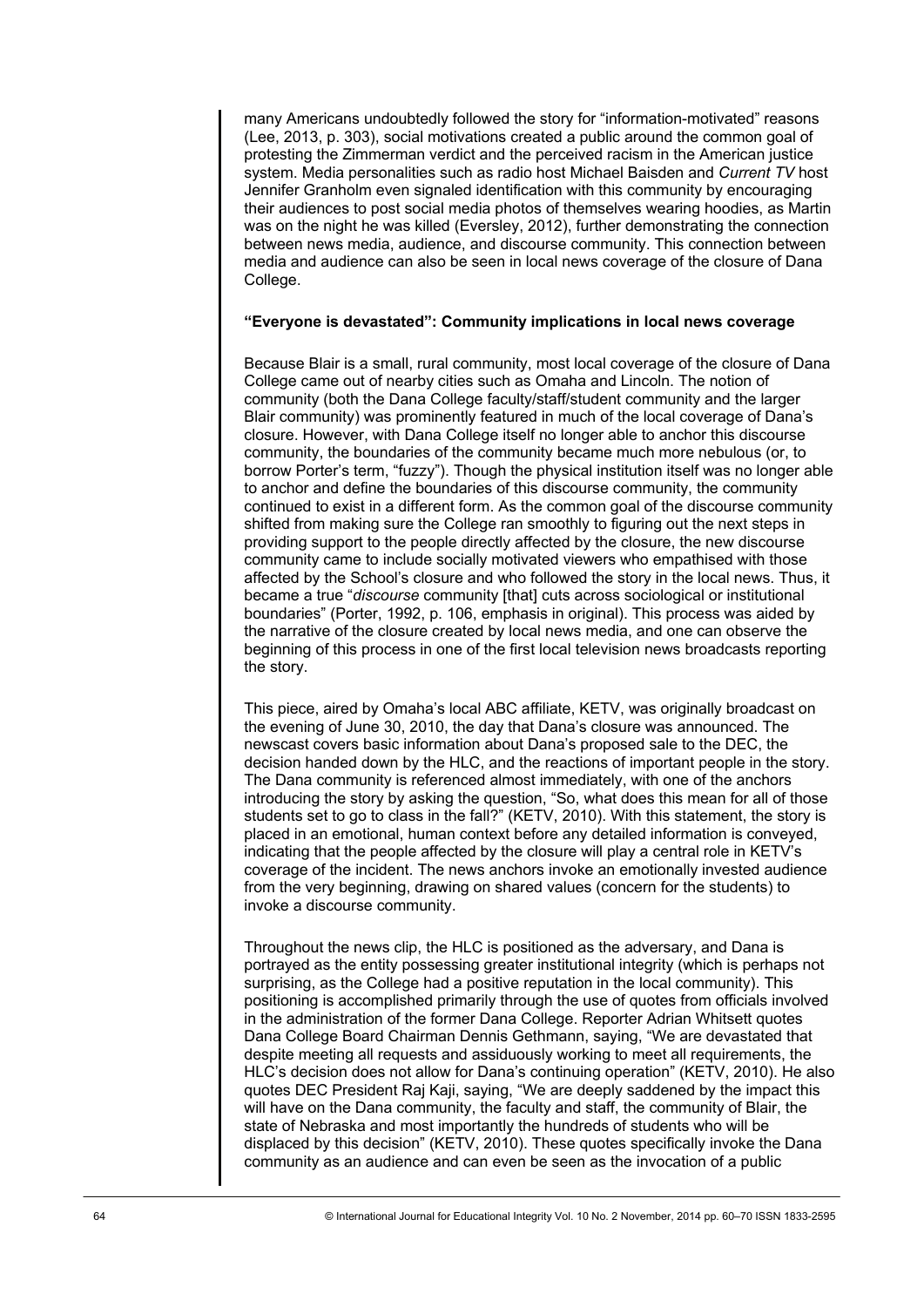concerned with the injustice inflicted on Dana College and the Blair community. The projected values of the HLC do not align with those of the Dana community and the HLC is therefore placed firmly outside the community. Gethmann strongly implies that the HLC demonstrated a lack of integrity by denying Dana's request to change ownership, while Kaji relies more on emotionally laden language to emphasise the unjustness of the HLC's decision.

The newscast also uses voices from within the Dana student community to invoke a socially-motivated public audience beyond those directly affiliated with the institution. At the end of the newscast, Whitsett paraphrases the words of a Dana student, saying, "Jenna Peyton says everyone is devastated, and the close-knit relationships between students and professors are broken. Now, Peyton has to find another small school, and she has no idea if her scholarship money from Dana will transfer" (KETV, 2010). Whitsett, in interviewing and paraphrasing Peyton, invites a real (or "addressed") member of the Dana community to invoke the community as a whole. By bringing in the voice of an actual Dana student on the day of the School's closure, *all* viewers are essentially invited to experience the closure along with the Dana community—a community explicitly referenced and identified as "close-knit". In this and other local news artefacts produced in the weeks following Dana's closure, one can see in the invoked audience not only the creation of a broader discourse community of Dana supporters, but the invocation of a public tasked with the goal of supporting Dana College.

In the days following Dana's closure, local print news followed the community's attempt to persuade the HLC to reverse its decision. An article in the *Omaha World-Herald*, Omaha's largest newspaper, details the efforts of School officials and local politicians to "save" Dana. This article also quotes Gethmann, who states, "I think there are no illusions that we are fighting an uphill battle here . . . We feel like it's something we need to do" (Hansen, 2010). By framing the Dana College saga as a battle that must be fought, and one that is unlikely to succeed, the article invokes a more involved public audience than the emotionally-oriented newscast. The decision handed down by the HLC is treated as unjust, and several of the reasons the HLC gave in its decision (such as the inexperience of the DEC) are refuted. In this article, Governor Dave Heineman states that Nebraska Attorney General Jon Bruning would "investigate the [HLC's] accreditation practices" (Hansen, 2010), explicitly calling into question the integrity of the accrediting institution. Bruning's response is "active, critically engaged and politically significant" (Livingstone, 2005, p. 18) and therefore characteristic of a public audience. This sort of call to action and invocation of a public was not unusual in local news coverage of Dana's closure.

In much of the local news coverage of the incident, the reasoning behind the HLC's decision either remains unclear (as in the newscast) or is portrayed as unjust (as in the newspaper article), casting doubt upon the integrity of the HLC and their decisionmaking process. Though these sources do mention that the DEC intended to turn Dana into a for-profit college, this fact is not treated with suspicion. Rather, Dana College and the people involved in the community are positioned as the victims of a shadowy government agency that denied the College its existence. This positioning is largely a reflection of audience considerations. The addressed audience for these publications is the local community, many of whom were either directly or indirectly affected by Dana's closure (or knew somebody who was). As has been demonstrated, the audience was an important co-creator of these texts, which invoke a concerned, socially motivated public who "all saw the [proposed sale] as a lifeline and not a hostile takeover" (Epstein, 2012, p. 91). The Dana College story in this context is primarily a human interest story.

Yet, the case of Dana College had larger implications for higher education nationally and internationally. When national publications began to report on the story, they were tasked with reframing it for an audience that had never before heard of Dana College,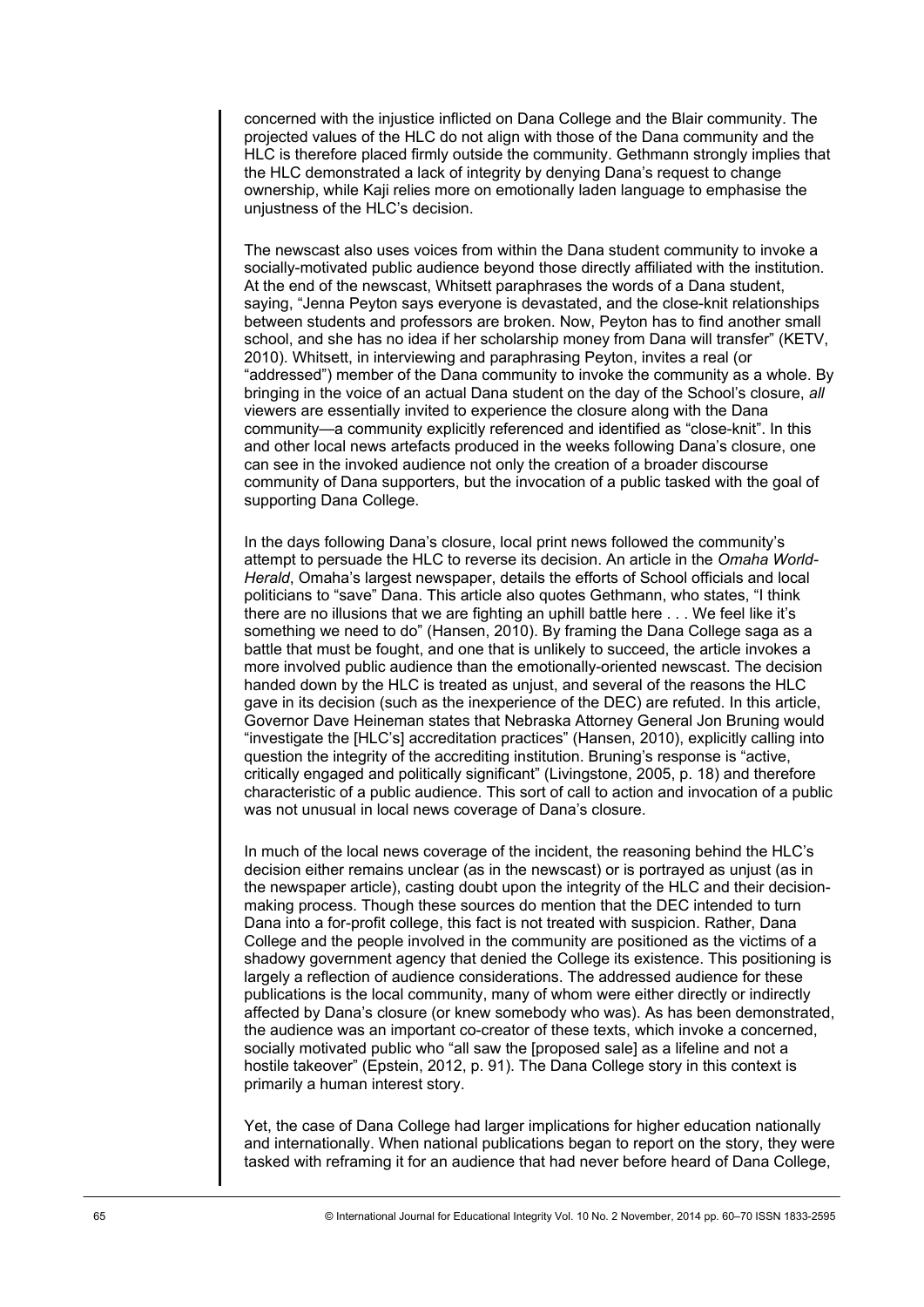and for whom Dana College had no previous associations. In the next section, I examine the ways in which the closure of Dana College was repositioned for the larger academic community, which has strikingly different concerns and priorities. The expanded audience of the academic community exerted their influence much in the way the local Dana community did, but to a different end. The result was a strikingly different narrative of the same event, with different implications for the idea of institutional integrity.

## **Mourning the "Old University": Questions of institutional integrity in educational publications**

Educational publications that covered the closure of Dana College fittingly did so with an eye to the event's implications for higher education in the US. Those in the field of higher education tend to be more suspicious of corporate "intrusion" into academia. This attitude is well illustrated in the previously cited piece by Sawyer et al. (2009), published a year before Dana's closure. The authors draw a distinction between "old universities" and "new, corporate universities," a (as they admit) simplified binary that nonetheless serves to explain what many see to be the decline in educational standards that accompanies the corporatisation of higher education (p. 11). In a corporatised university, it is feared, the loss of financial independence may lead to constraints on scholarship, as academics may be held accountable to the corporation's standards rather than the standards of their fields. Scholars lose control of their academic freedom, resulting in a "decline in academe".

This attitude is also illustrated in many of the articles that detail the closure of Dana College for the larger audience of those involved in American higher education<sup>2</sup>. Scott Jaschik (2010), writing for the popular American education website *Inside Higher Ed*, criticises local news media for its portrayal of the HLC as the villain that forced Dana College to close. He summarises a statement released by the HLC in response to the public backlash regarding their decision, writing that the HLC warned Dana officials that approval of the sale was not guaranteed. He also notes that the request to transfer ownership did not meet the criteria set forth by the HLC, and that the HLC did not eliminate other possibilities for keeping Dana's doors open. Jaschik then presents the opposing side by interviewing and quoting Kaji, though he emphasises that Kaji would not provide him with the documentation the DEC submitted to the HLC. In contrasting the written, publicly released reasoning behind the HLC's decision with Kaji's unsubstantiated word, Jaschik presents the HLC as being more credible than the DEC. This judgment is not explicitly stated; the audience has to make this connection themselves, mutually co-constructing the meaning of the text.

Jaschik invites this co-construction by invoking an audience likely to trust the HLC's decision. The opening line of the article states: "The accreditor of Dana College wants the world to know that it didn't revoke recognition of the college or order its closure". In a sense, this opening parallels the strategy used by many local media outlets—the opening line invokes a community that is victimised in some way (in this case, by media misrepresentation). Immediately, the reader is primed to see the rest of the article through the HLC's perspective. Jaschik goes on to discuss the emotional tactics employed by the local news media which, read in this light, seem hyperbolic. By the time the reader encounters Kaji's reluctance to produce the documents outlining the DEC's plans for Dana College, the HLC seems like the more just, credible institution. The DEC (and, by extension, for-profit education) is portrayed in a way that would likely cause suspicion in most readers. The fact that this is accomplished without the author explicitly stating an opinion on the subject points to the importance of the audience in constructing the meaning of a text. The audience Jaschik addresses is the readership of *Inside Higher Ed* (a readership that may be difficult to pin down, since it is an open-access site), but the audience he invokes is the portion of the readership that is sceptical of for-profit education. This article employs some of the same rhetorical strategies as local news coverage of the event;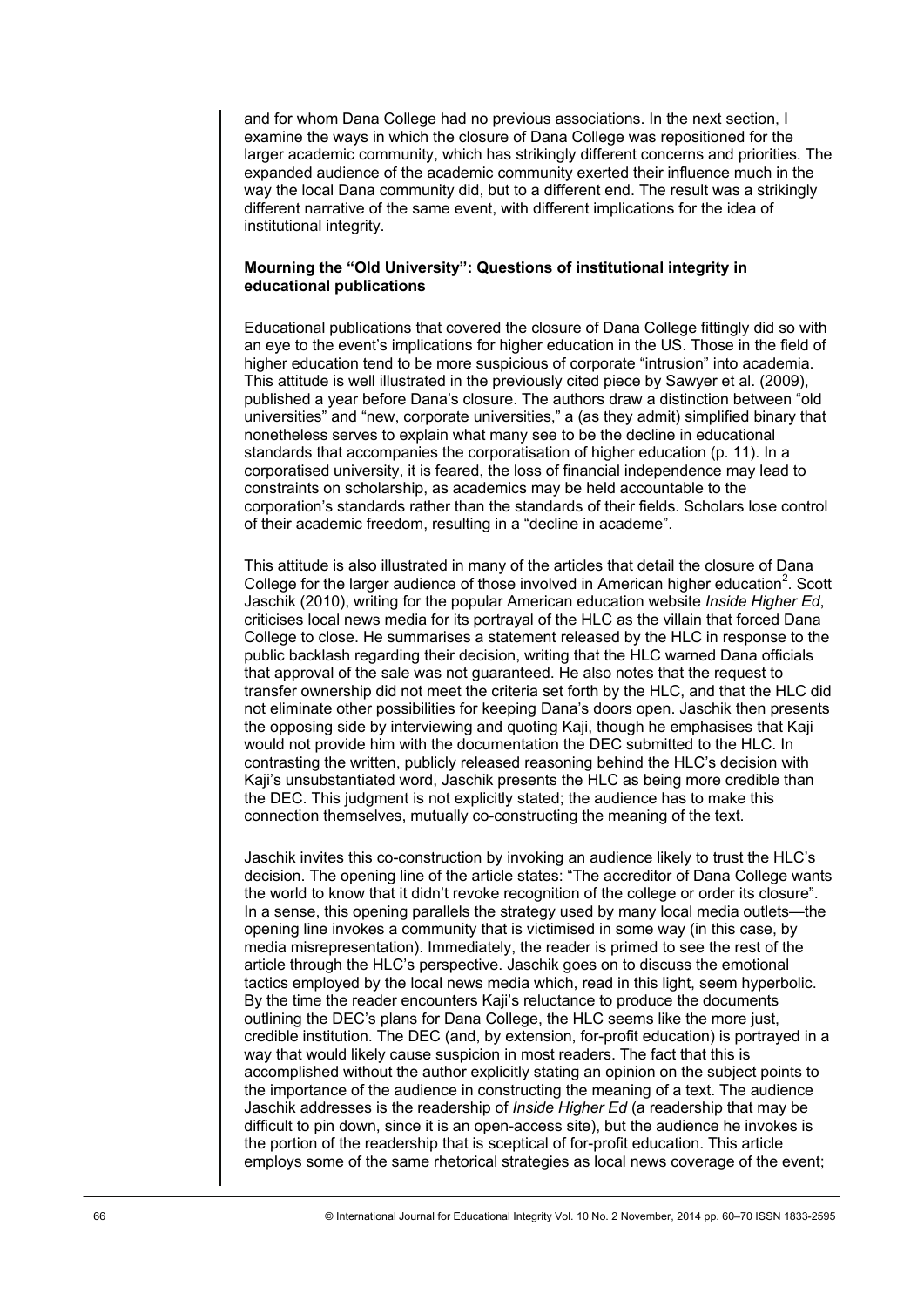yet, because the audience is the national educational community rather than the local community, a drastically different narrative emerges, demonstrating how the common goals and shared values of a discourse community can shape writer-audience interactions.

One can see an interesting tension between local and national audience concerns in an editorial written for *The Chronicle of Higher Education*, a national publication covering matters related to American colleges and universities. This article was written by Jonathan Brand (2010), president of nearby Doane College. In many ways, Doane College and Dana College were similar: both were small, private, nonprofit, religiously-affiliated liberal arts schools located in Nebraska. As such, they were in many ways part of the same local educational community. In this editorial, Brand attempts to balance his concern for his colleagues at Dana with his role as a college official on a national stage. Though he expresses sympathy for Dana's situation, he uses the situation as an illustration of the dangers of for-profit takeover in education, explaining how for-profit concerns are often in direct conflict with the values of academic inquiry and student-centered administration. Yet, he avoids direct criticism of Dana or the DEC, choosing instead to critique the educational system that contributed to the College's financial distress. He states:

In Nebraska, for example, independent, nonprofit colleges face a particularly challenging financial environment. The state appropriately invests over \$50,000 in tax money for each degree awarded at the University of Nebraska. But it invests less than \$300 for each degree awarded by the state's independent colleges—even though they awarded more than 40 percent of all baccalaureate and advanced degrees in the state in 2008-9. (2010)

Brand also points out that the state gives as much money to for-profit universities as they do to nonprofits, despite the fact that nonprofit institutions in Nebraska serve a greater number of students. With this lack of financial support from the state, he concludes, small, private colleges are left vulnerable to corporate interests.

In using Dana College as a case study to critique not only for-profit education, but the political system that allows this form of education to flourish, Brand balances his concern for the Dana College audience with a concern for his larger, national audience. The audience Brand addresses, the readership of *The Chronicle of Higher Education*, is obviously concerned with issues related to American education. Because of for-profit education's negative reputation within many academic circles, this invoked audience is likely sceptical of corporatised education. Yet, his invoked audience also clearly includes those familiar with (perhaps even affiliated with) the former Dana College. Despite his implicit agreement with the HLC's decision, he mourns the loss of the College itself. In so doing, he allows for two possible interpretations: those affiliated with Dana College can read this editorial as an elegy for the university and a critique of the state government's lack of support for liberal arts education, while the larger *Chronicle* readership can read it as a critique of the for -profit model (and, by extension, the DEC). The meaning of the text is partially dependent on the interpretation of two overlapping discourse communities.

Much like in the local news coverage of the incident, Brand positions Dana as a victim of the American educational climate. However, there is an interesting distinction between this piece and local news coverage: rather than Dana being a victim of the HLC's unjust decision, it is a victim of a state government that, through its lack of funding for private colleges, allowed Dana to fall victim to predatory for-profit interests. He states:

The harsh reality that our peers are financially vulnerable to for-profit purchasers or are shutting down entirely serves as a cautionary tale. We need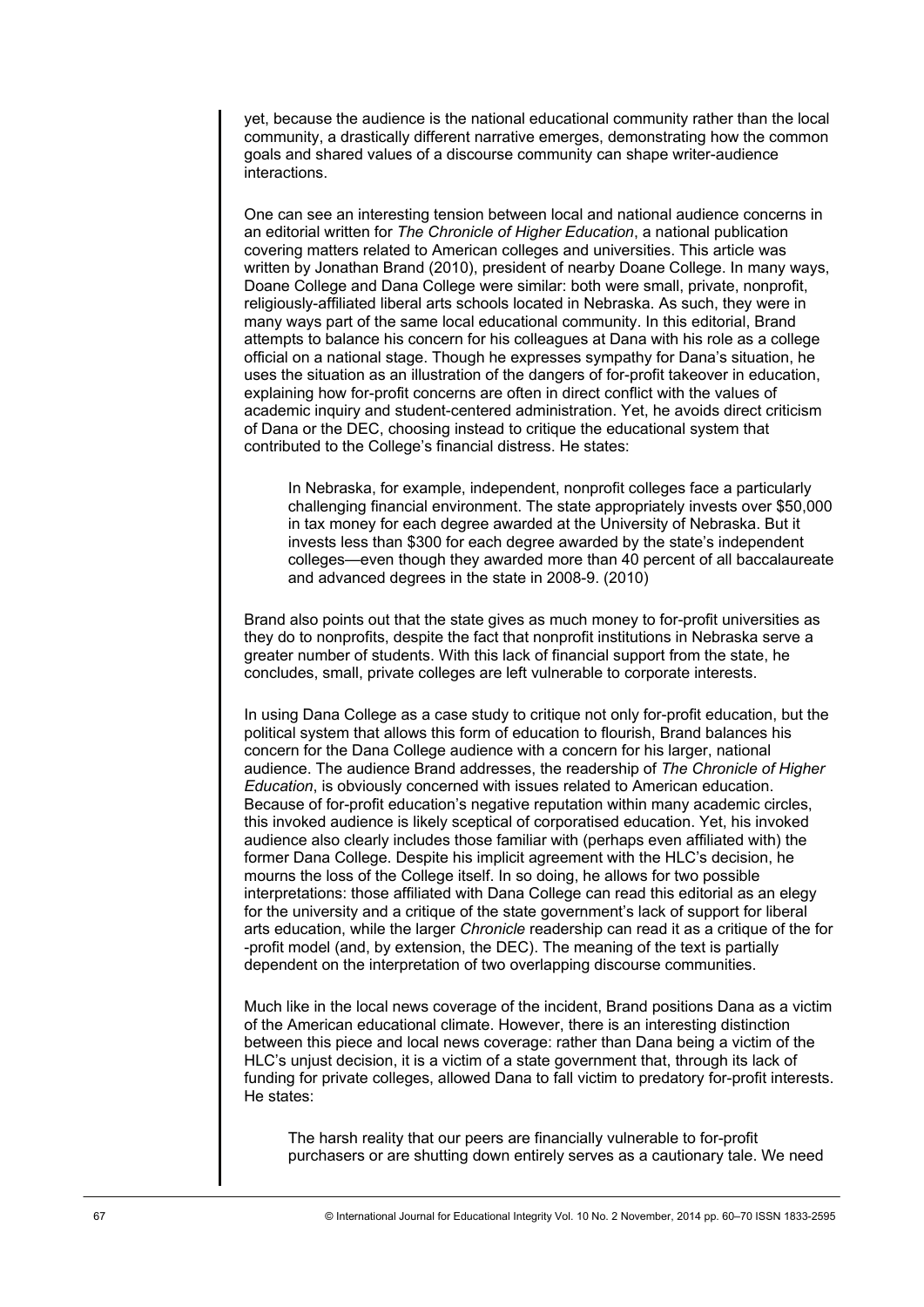to state a clear case to our state governments and other supporters about . . . how financial support of the for-profit model can cause unintended damage to independent colleges and the communities they serve. (2010)

In this passage, Dana College is explicitly placed in the role of the "financially vulnerable" victim. The Dana officials who approved the DEC's proposal are almost denied agency. He does not emphasise the fact that, no matter how dire Dana's financial situation was, the decision to propose a transfer of ownership was voluntary. In so doing, he avoids a potentially awkward situation in which he would be forced to criticise the decision made by Dana officials, whom he characterises as his "peers".

It is also interesting to note that, unlike much of the national coverage of Dana's closure, Brand invokes a public audience in this call to action. Yet, he does so in a way that could potentially unite the two factions of his public audience. This strategy, similar to that used in local media coverage, creates the potential for common ground between members of the Dana community who are mourning the loss of their school and the larger educational community who fear the loss of academic values in a corporatised educational landscape. By validating both perspectives, Brand constructs a narrative in which both Dana College and the HLC possess institutional integrity. In fact, he creates a situation in which these overlapping discourse communities could unite behind the common goal of preserving academic integrity and the value of liberal arts education. Porter (1992) notes the potential for the "fuzzy" boundaries of discourse communities to shift as the community's needs evolve. There is no denying that the needs of the educational community are indeed evolving rapidly. However, if academics wish to contribute meaningfully to the course of this evolution, we must engage in critical dialogue with those outside academia—local and national governments, investors, and community members—about what it means to possess academic integrity in the 21st century.

## **Conclusions and implications**

The purpose of this article is not to take a stand either for or against for-profit education, nor is it to applaud or protest the HLC's decision to reject Dana College's request to transfer ownership. Rather, it is to situate these larger questions of educational integrity in a real-world, tangible context to illustrate how audience perception of educational integrity can shape and even jeopardise the future of academia. One of the primary advantages of the "old university," as stated by Sawyer et al. (2009), was that, though "financial risks were not negligible . . . it was the risk associated with scholarship that was the principal risk of the university" (p. 12). Though there may have been a time when that was true, the rapid rise of for-profit education and the decreasing enrollment numbers seen at many nonprofit universities indicates that this may no longer be the case. This leaves the question: what happens when financial risks *do* become the "principal risk of the university"?

In the case of Dana itself, an answer may no longer be necessary. Dana College was recently acquired by Midland University, a nearby liberal arts college that took in many former Dana students after the School's closure. Midland intends to turn the former Dana campus into a satellite campus (with plans to open in August 2016), a move that has many in the Blair community hopeful that the town, which struggled economically after Dana's closure, will be reinvigorated (Rickerl, 2013). Though this acquisition is an economic risk for both parties, it has thus far proven less problematic than the DEC's proposed acquisition (perhaps, in part, because Midland University is a nonprofit institution). As Dana College embarks on a possible new chapter, it will enter an educational landscape that has changed drastically even in the four years since its closure.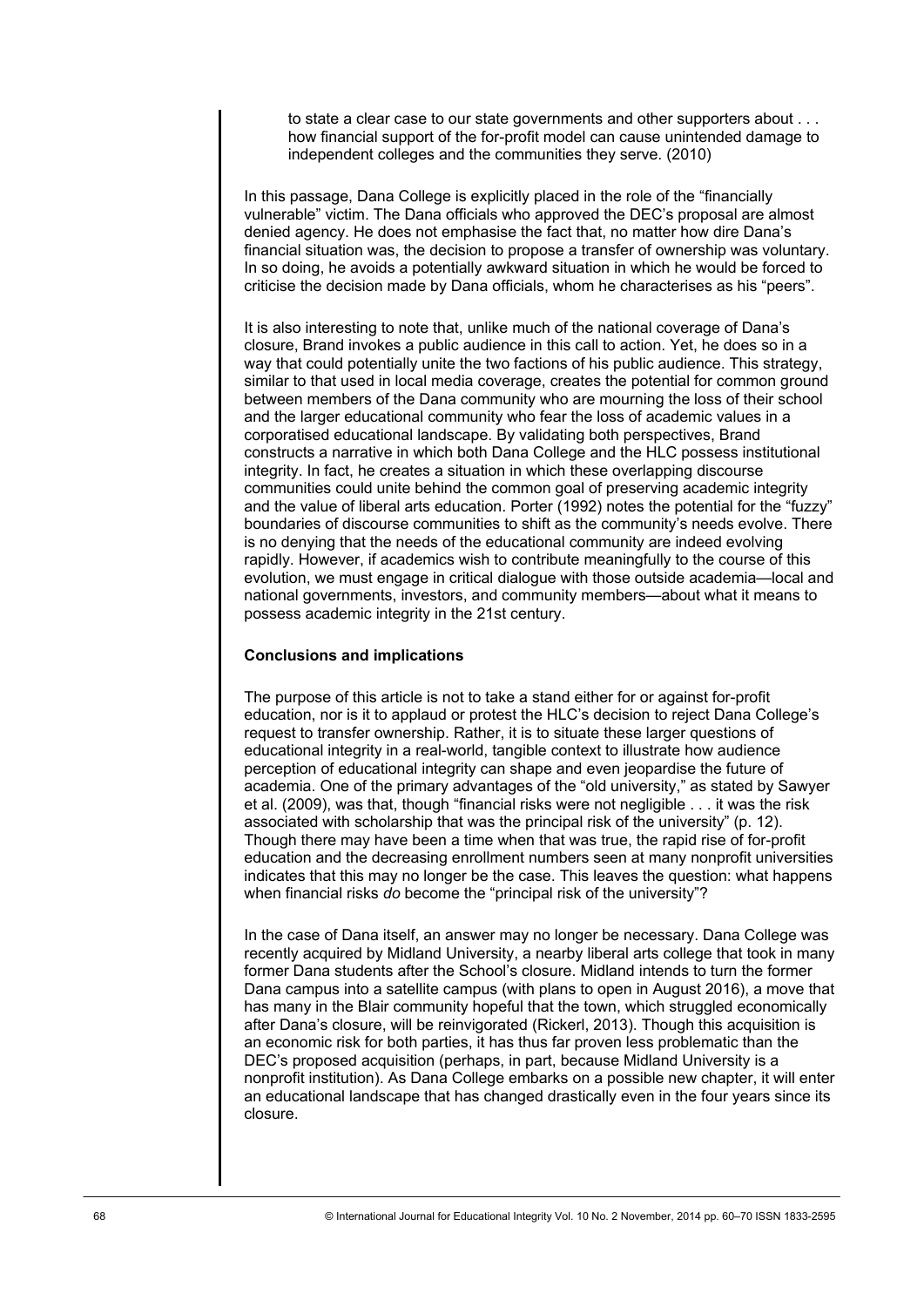This, of course, does not resolve the continuing debate surrounding for-profit education, the solution to which is far from straightforward. In the words of literary theorist and legal scholar Stanley Fish (1980):

. . . disagreements cannot be resolved by reference to the facts, because the facts emerge only in the context of some point of view. . . . Disagreements are not settled by the facts, but are the means by which the facts are settled. Of course, no such settling is final, and in the (almost certain) event that the dispute is opened again, the category of the facts "as they really are" will be reconstituted in still another shape. (pp. 338-339)

The closure of Dana College was one such instance in which the facts surrounding the corporatisation of education had to be reconstituted. Though the actual events leading up to Dana's closure are, in a sense, objectively factual, it is crucial to recognise that the truth always arises through interpretation. Because details about educational matters so often emerge in some form of media narrative, it is difficult to pin down any sort of objective "truth" regarding matters of educational integrity. To make blanket statements about the integrity (or lack thereof) of for-profit education without taking context into account can only contribute so much.

As the structure of the university continues to evolve, we have the opportunity to use the contested and contentious nature of for-profit education as a way to renegotiate what global higher education will look like in the years to come. Though many accounts of Dana's closure position the HLC and the DEC/Dana College as adversaries, a positioning that served its rhetorical purpose when there was still a possibility Dana could be saved, perhaps the disagreement can now serve a more fruitful purpose. Through this disagreement, we can work toward resolving the facts and values that will guide academia into the future. Though these facts are unlikely to ever be universally settled, this disagreement can help individual educators, administrators, and institutions make more conscious, politically aware, and financially realistic decisions regarding the role they will play in the educational system. Though we must certainly proceed with caution when dealing with issues related to the corporatisation of education, we must also be sensitive to the perspectives of local residents, students, and others who may not share the concerns of the educational field. In a changing economy that increasingly values skills-based training over liberal arts and the "old university," perhaps we need to adapt our views of educational integrity, or at least recognise that institutional integrity is dependent on context and audience.

### **Notes**

 $1.$  The author was a student at Dana College from 2007 until the time of its closure in 2010.

 $2$ . It is important to note that not all national publications took a negative view of the DEC or for-profit education. See Epstein (2012) for a well-articulated argument against the HLC's decision and Huckabee (2010) for an objective account of the events surrounding Dana's closure.

### **References**

Abourezk, K. (2010, June 30). Dana College in Blair to close. *Lincoln Journal-Star*. Retrieved from [http://journalstar.com/news/state-and-regional/nebraska/](http://journalstar.com/news/state-and-regional/nebraska/article_d83eb3e0-847b-11df-9040-001cc4c03286.html) [article\\_d83eb3e0-847b-11df-9040-001cc4c03286.html.](http://journalstar.com/news/state-and-regional/nebraska/article_d83eb3e0-847b-11df-9040-001cc4c03286.html)

Blumenstyk, G. (2009, December 11). High official in Education Department has warm words for for-profit colleges. *The Chronicle of Higher Education*. Retrieved from [http://chronicle.com/article/High-Official-in-Education/49466/.](http://chronicle.com/article/High-Official-in-Education/49466/)